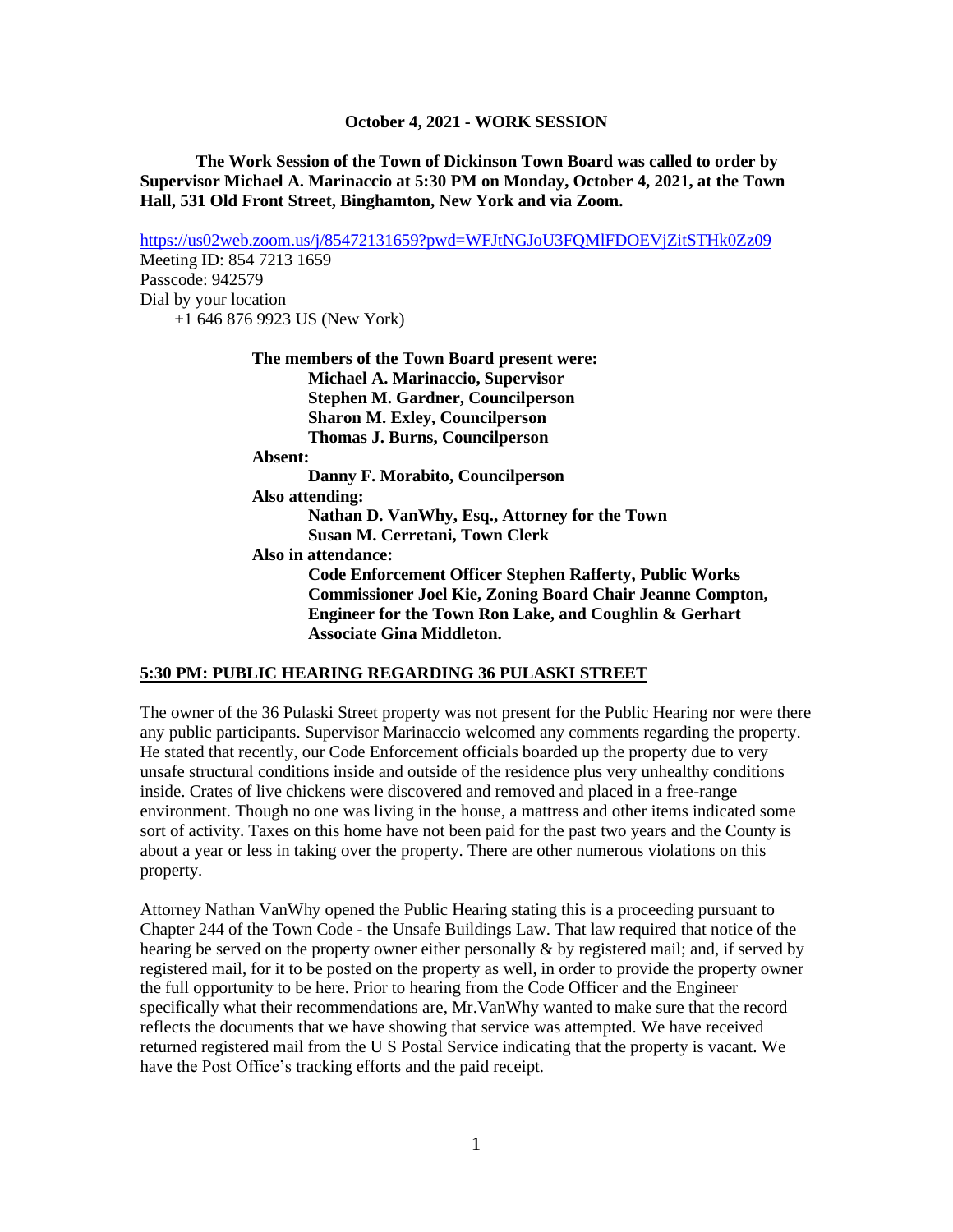Attorney VanWhy handed documents to Town Clerk Cerretani to mark as exhibit #1, #2 and #3.

### **EXHIBIT #1**

Included registered mailing of the notice packet.

## **EXHIBIT #2**

Included affidavit of posting and packet.

On September 22nd, Code Enforcement Officer Rafferty posted the packet containing the Resolution, Notice of Public Hearing, Condemnation Order, Notice of Unsafe Structure, and Right of Entry on the 36 Pulaski Street property and signed the affidavit of posting on September  $28<sup>th</sup>$ .

### **Exhibit #3**

Copy of Town Engineer Ron Lake's report with photos included.

Mr. VanWhy asked Mr. Lake to briefly let the Board and the record reflect the reasons for his findings that 36 Pulaski Street is an unsafe structure.

Mr. Lake reported that part of the roof is missing. Windows are missing. You can see straight out through roof. There is a good probability that there is mold. There is feces from the chickens. It appears that the house has been in that condition for a period of time.

Mr. Lake's recommendation is that the property owner not be allowed back in there except under the direction of a structural engineer to come up with a plan to remedy and how it will take place. Other than that, Mr. Lake said he thinks that the structure should be demolished.

Attorney VanWhy, for purposes of the record, asked Mr. Lake several questions: "What are your credentials?" Mr. Lake stated that he is a Professional Engineer in the State of New York and the State of Pennsylvania. "How long have you been working as an engineer?"

Mr. Lake replied, "40-50 years."

Supervisor Marinaccio commented that he is in communication with the County regarding this property.

When asked by Attorney VanWhy if he had anything to provide, Code Enforcement Officer Rafferty stated that he concurred with Engineer Lake's recommendation.

Attorney VanWhy stated that obviously the property owner is not here tonight and because the registered mail was not delivered and was returned from the Post Office, Mr. VanWhy raised a concern that the property owner might argue that he was not provided an adequate notice. The Town Board could move forward with the understanding that that is the potential claim the property owner might make. The Board could also offer the property owner a second opportunity; try to attempt to track him down again.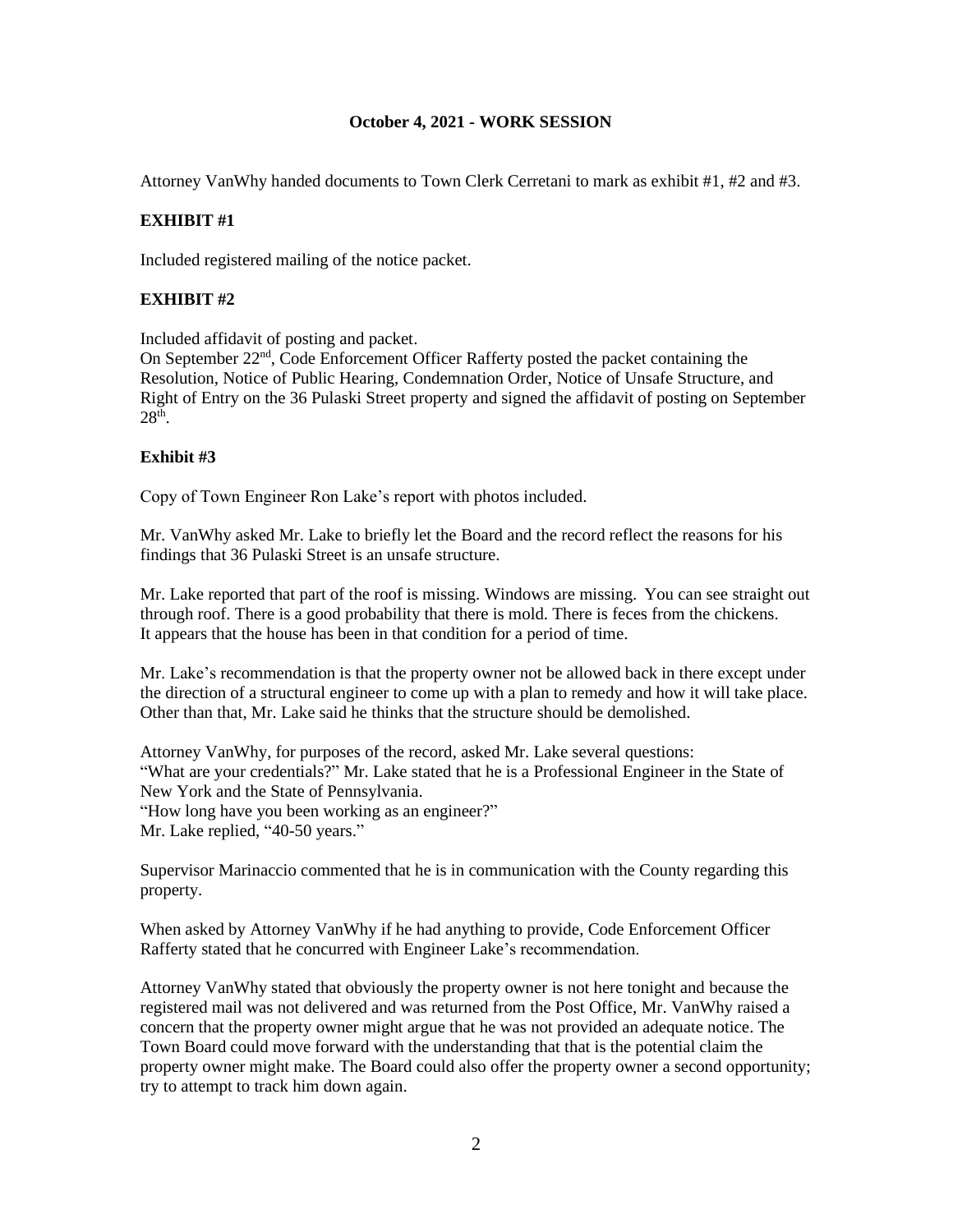Mr. Rafferty stated that the property owner is still receiving mail at that address. He stated that he sent mail to him at that address the week before and it didn't come back. Attorney VanWhy asked Mr. Rafferty, for the record, if he spoke with the property owner. Mr. Rafferty replied in the affirmative. Mr. VanWhy continued "and did he tell you that this is where the mail should be sent?" Mr. Rafferty again replied yes.

Supervisor Marinaccio stated that it is his opinion that the house is beyond repair. He added that when one of the police officers went into the house to investigate, he almost went through the floor as it is rotted right through.

Supervisor Marinaccio asked if we move forward without the owner appearing, could we take action at the next meeting? Mr. VanWhy replied that a resolution has been prepared for next week's meeting declaring and finding the structure to be unsafe. Once the board votes, the property owner could upon the engineer's recommendation, file a plan to secure and make safe the structure or demolish it within 30 days of the Town's order. If the property owner fails to do so, the Town Board could on its own move forward and do either of those options. Mr. Marinaccio is concerned that the building will not hold up through the winter especially if there is a heavy snowstorm. He is concerned about someone getting hurt. Supervisor Marinaccio remarked that if the County eventually takes it over it could be over a year.

A discussion continued regarding the structure's condition and potential for collapse and the cost of demolition. The Town can demolish or take action to make it secure. Mr. Kie stated that the whole front wall is structurally compromised because of the roof leaking. It appears that the front porch is the only thing structurally holding it up and eventually the weight of the water will cause it to collapse, and we can't predict how it would collapse; it could end up in the road.

Supervisor Marinaccio mentioned the possibility of The Land Bank helping with demolition if funds are available come January.

No comments from the Public.

Supervisor Marinaccio closed the Public Hearing at 5:47.

Exhibits placed on file in the Town Clerk's Office.

#### **SUPERVISOR'S REPORT WORK SESSION October 4, 2021**

1. Tonight's Public Hearing is in regard to the house located at 36 Pulaski. We welcome any comments on the property. Recently, our Code Enforcement officials boarded up the property due to very unsafe structural conditions inside and outside of the residence plus very unhealthy conditions inside. Crates of live chickens were discovered and removed and placed in a free-range environment. Though no one was living in the house, we found a mattress and other items indicating some sort of activity. Taxes on this home have not been paid for the past 2 years and the county is about a year or less in taking over the property. There are other numerous violations on this property.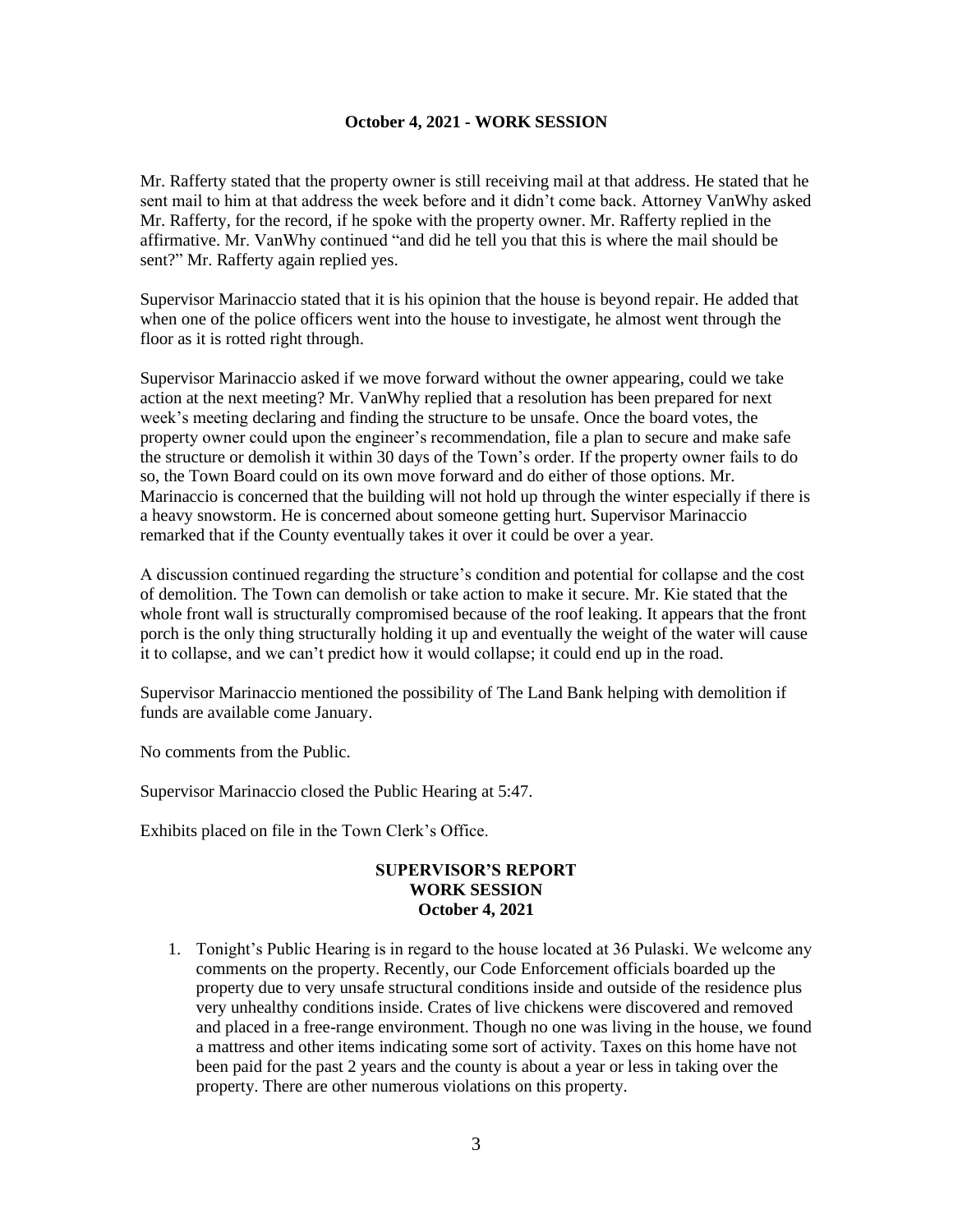#### **SUPERVISOR"S REPORT CONTINUED:**

- 2. We are working on our new video and sound systems in this room. There may be a few issues with it as we move forward. If we become disconnected to the public, please refer to the work session minutes that will be published soon.
- 3. Following up on the notice from **The New York State Department of Transportation** dated June 29,2021: This is to advise you the **NYSDOT** will temporarily close the ramp at Exit 72 (Prospect St./ Mygatt St.) on westbound NY State Route 17 beginning Tuesday, October 12th. The ramp closure is expected to last 3 days, weather permitting, to facilitate a pavement maintenance and repair project on the ramp. Signed detours will direct motorists to continue westbound on route 17 to Exit 71S (Johnson City) then westbound (left) on Prospect Street, back to Mygatt Street. A detour map appears below.

### 4. **TRAVEL ADVISORY: LEFT LANE CLOSURE ON EXIT 72A RAMP FROM STATE ROUTE 17 EAST TO I-81 NORTH IN BINGHAMTON**

The **New York State Department of Transportation** is advising motorists of a lane closure on the Ramp (Exit 72A) from State Route 17 Eastbound to I-81 Northbound in the city of Binghamton, Broome County to accommodate a pavement maintenance project. The left lane will be closed from 9:00 a.m. to 3:00 p.m. on Monday, October 4. The left lane will close again at 9:00 a.m. on Tuesday, October 5 and remain closed through 5:00 p.m. Thursday, October 7.

Motorists should plan for the possibility of moderate delays at peak commuting times while the lane is closed. Motorists are urged to slow down and drive responsibly in work zones. Fines are doubled for speeding in a work zone. Convictions of two or more speeding violations in a work zone could result in the suspension of an individual's driver license.

- 5. We will be conducting a Public Hearing in the near future regarding the Town's 2022 Budget. A great deal of effort was put in by staff and the board members to produce another great budget for the town.
- 6. In regard to the **SAM.gov** application that I have been working on for the past month or so, the application was finally approved last week. More on this next week.

### **ATTORNEY**

### **2022 BUDGET**

Attorney VanWhy asked to have a resolution placed on next week's meeting agenda to schedule a Public Hearing for the **2022 Budget Vote** for November 1, 2021.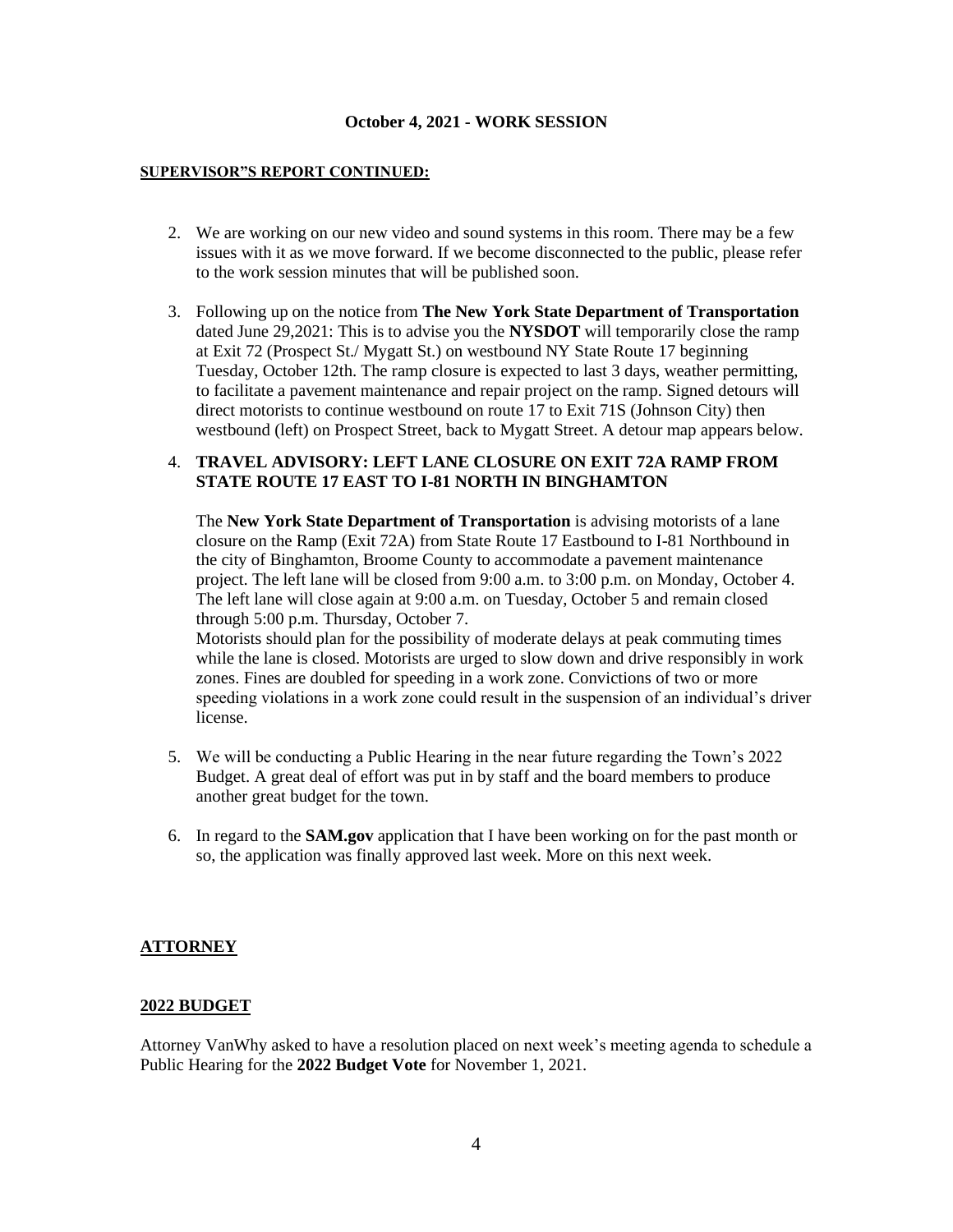## **CRACKER BARREL OLD COUNTRY STORE RESTAURANT WINE APPLICATION**

Attorney VanWhy stated Town Clerk Cerretani received a Restaurant Wine Application to the **New York State Liquor Authority** and that this is a routine type of notice to municipalities asking if there is any reason why you would oppose this application. The application would allow for beer and wine to be served. Mr. VanWhy stated that a resolution to approve the application will be placed on next week's agenda.

## **LITIGATION 80 SUNSET DRIVE**

Attorney VanWhy introduced Coughlin & Gerhart Associate Gina Middleton who has been in communication with Mr. Florance's attorney Rick Miller regarding the easement litigation on the 80 Sunset Drive property. The documents have been received and once we receive the signed originals we can proceed to file.

## **APPRAISAL ON PROPERTY NEXT TO TOWN GARAGE**

Attorney VanWhy reported that he hasn't heard back from Mr. Mead regarding the property next to the Town Garage. He will be reaching out to Mr. Mead and hopefully have a better update and a contract ready for the November meeting.

# **PUBLIC WORKS**

- Public Works Commissioner Kie reported that the City of Binghamton blacktopped a 330-foot section of Bigelow Street. Public Works Commissioner sent a thank you note. The work was done at our cost.
- The highway department has been working on leaf pickup and yard waste pickup.

# **CODE ENFORCEMENT/ZONING BOARD**

- We have received a Spiediefest Fireworks permit application.
- Mr. Rafferty reported there were three Zoning Board cases last week and he is expecting two additional cases this week. There was a discussion about the Dunkin Donuts case the 239 is at the County for review. This same location was reviewed in 2016 for Dunkin Donuts and was denied. Nothing has changed since the last try. Mr. Rafferty recommended that the board wait to act until the Department of Transportation comments are received. Supervisor Marinaccio agreed that it is a good idea to wait for the **DOT** and the County recommendation. Attorney VanWhy stated that the board could take action now and not wait for the County. As a legislative action re-zoning is voluntary in that no one can force the Town to re-zone a property. Supervisor Marinaccio stated that he prefers to wait for the Regular Meeting to take action.